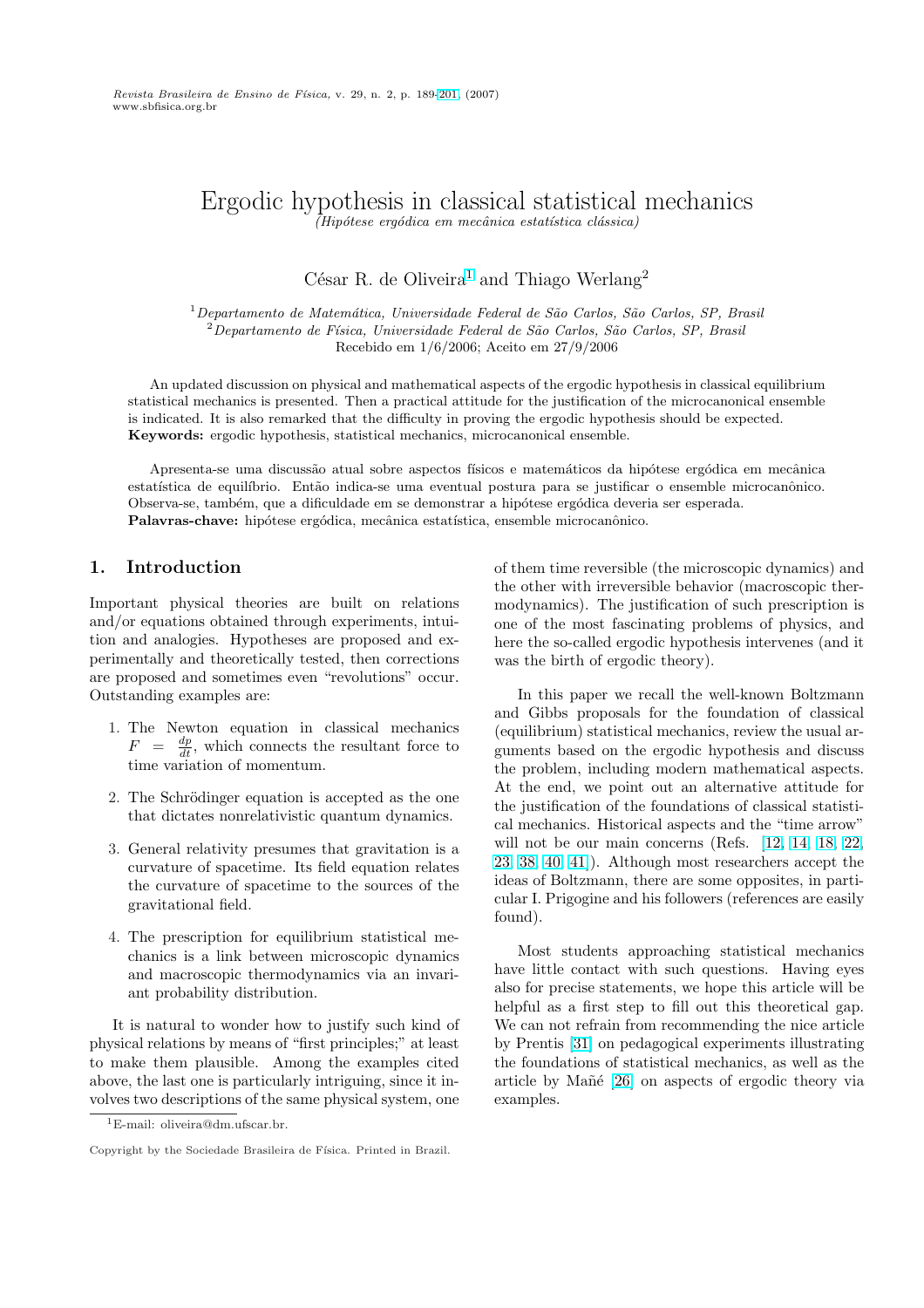<span id="page-1-0"></span>An Appendix summarizes the first steps of integration theory and presents selected theorems of ergodic theory; it is no more than a quick reference for the readers.

## 2. Microcanonical ensemble

In this section a discussion based on intuition will be presented. Later on some points will be clarified with mathematical rigor.

#### 2.1. Micro and macrovariables

Establishing a mechanical model for the thermodynamic macroscopic observables is not a simple task. By beginning with the Hamilton equations of motion of classical mechanics

$$
\dot{q} = \frac{\partial H}{\partial p}, \quad \dot{p} = -\frac{\partial H}{\partial q}, \tag{1}
$$

with a general time-independent hamiltonian  $H = H(q, p)$  and vectors (the so-called *microvariables*) of (cartesian) positions  $q = (q_1, \dots, q_{nN})$  and momenta  $p = (p_1, \dots, p_{nN})$  coordinates (N denotes the number of identical particles of the system, and  $n$ the number of degree of freedom of each particle, so that the dimension of the phase space  $\Gamma$  is  $2nN$ ), one introduces adequate real functions  $f : \Gamma \to \mathbb{R}$  defined on Γ. A thermodynamic description is characterized by a set of parameters, the so-called thermodynamic observables which constitute the macrovariables or macroscopic observables of the system. Sometimes such identification is rather direct, as in the case of the volume, but usually each thermodynamic quantity is presumably associated with a function  $f$  (which must be empirically verifiable). Notable exceptions are the entropy and temperature, which need a probability distribution  $\mu$  over phase space in order to be properly introduced; for instance, in case of a mechanical system with a well-defined kinetic energy, the temperature is identified with the phase average of the kinetic energy with respect to  $\mu$ . Such probability distributions are invariant measures, as discussed ahead. Note, however, that in general small portions of phase space have a well-defined temperature, pressure, etc., since their definitions are not clear for situations far from equilibrium (not considered here).

Usually, only macrovariables are subject to experimental observations and some important observables do not depend on all microvariables; for example, the density depends only on the positions of the particles.

Given an initial condition  $\xi = (q, p) \in \Gamma$ , also called a microstate, it will be assumed that the Hamiltonian generates a unique solution  $\xi(t) := T^t \xi = (q(t), p(t))$  of Eq. (1) for all  $t \in \mathbb{R}$  (sufficient conditions can be found in texts on differential equations), and the set of points  $\mathcal{O}_{\xi} := {\xi(t) : t \in \mathbb{R}, \xi(0) = \xi}$  is the *orbit* of  $\xi$  in phase space.

It will be assumed that orbits are restricted to bounded (compact) sets in phase space; this is technically convenient and often a consequence of the presence of constants of motion – as energy, *i.e.*,  $H(\xi(t))$  is constant as function of time – and also by constraints (as confining walls). Sometimes this fact will be remembered by the expression accessible phase space.

The number  $f(\xi(t))$  should describe the value of the macroscopic observable represented by  $f$ , at the instant of time t, if it is known that at time  $t = 0$  the system was in the microstate  $\xi$ . In principle, different initial conditions will give different values of the macroscopic observable  $f$ , without mentioning different times. If the system is in (thermodynamic) equilibrium, in a measurement one should get the same value for each observable, independently of the initial condition and the instant of time the measurement is performed; its justification is at the root of the foundation of statistical mechanics. Note also that the notion of macroscopic equilibrium, from the mechanical (microscopic) point of view, must be defined and properly related to the thermodynamic one.

In the physics literature there are three traditional approaches to deal with the questions discussed in the last paragraph: 1) time averages, 2) density function and 3) equal a priori probability. They are not at all independent, are subject of objections, and will be recalled in the following.

#### 2.2. Three approaches

#### 2.2.1. Time averages

A traditional way of introducing time averages of observables follows. Given a phase space function  $f$  that should correspond to a macroscopic physical quantity, the measurements of the precise values  $f(\xi(t))$  are not possible since the knowing of detailed positions and momenta of the particles of the system would be necessary; it is then supposed that the result of a measurement is the time average of  $f$ .

It is also argued that each measurement of a macroscopic observable at time  $t_0$  takes, actually, certain interval of time to be realized; in such interval the microstate  $\xi(t)$  changes and so different values of  $f(\xi(t))$ are generated, and the time average

$$
\frac{1}{t} \int_{t_0}^{t_0+t} f(T^s \xi) \, ds,\tag{2}
$$

may emerge as "constant" (*i.e.*, independent of  $t_0$  and t). Next one asserts that the macroscopic interval of time for the measurement is extremely large from the microscopic point of view, so that one may take the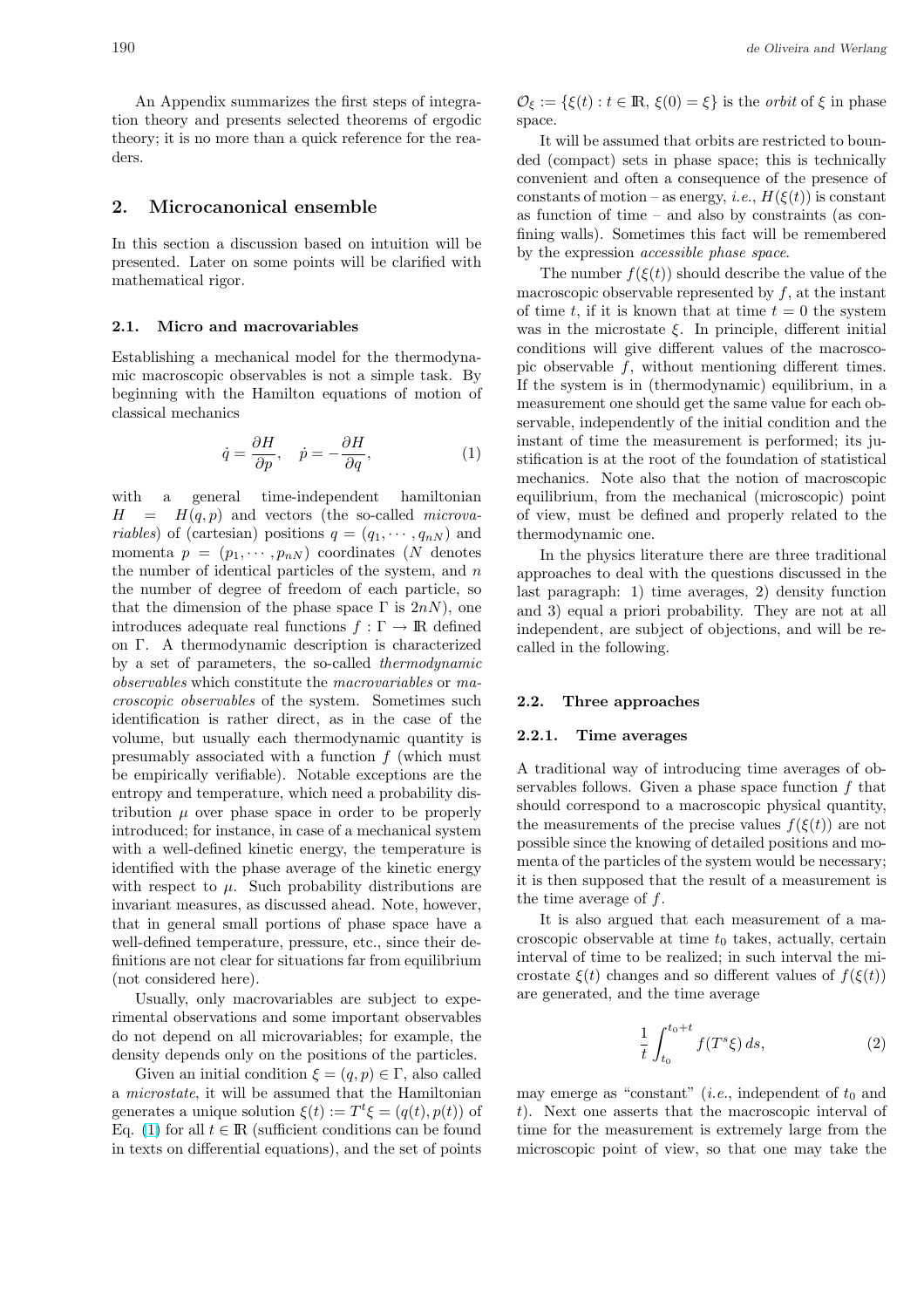<span id="page-2-0"></span>limit  $t \to \infty$  in Eq. (2)

$$
f^*(\xi) := \lim_{t \to \infty} \frac{1}{t} \int_{t_0}^{t_0 + t} f(T^s \xi) ds.
$$
 (3)

This limit does not [de](#page-1-0)pend on the initial time  $t_0$  (see ahead) and arguing that for such large microscopic intervals of time the system visits all open sets of the phase space  $\Gamma$  during the measurement process, it sounds reasonable that this limit should coincide with the average value of f over Γ, defined by

$$
\langle f \rangle := \int_{\Gamma} f(\xi) \, d\xi. \tag{4}
$$

For such integral be meaningful one has to assume that f is an integrable function (see the Appendix). Summing up, it is expected that

$$
f^*(\xi) = \langle f \rangle,\tag{5}
$$

which turns out to be the main version of the ergodic hypothesis (mathematically there are other equivalent formulations; see the end of Section 3 and Theorem 4 in the Appendix). Note that if this relation holds, then f <sup>∗</sup> does not depend neither on the initial microstate  $\xi$  (excluding a set of measure zero) nor on the initial time, and it describes the equilibrium. Since a meas[u](#page-11-0)rement for the constant function  $f_1(\xi) = 1$  must result rement for the constant function  $f_1(\xi) = 1$  must result<br>the obvious value 1, one assumes that  $\int_{\Gamma} d\xi = 1$ ; so  $d\xi = N dq dp$ , where N denotes a normalization factor,  $dq = dq_1 \cdots dq_{nN}, dp = dp_1 \cdots dp_{nN}$  and so  $d\xi$  is Lebesgue measure. Often the accessible phase space is supposed to be compact so that the Lebesgue measure is normalized and constant functions are integrable.

The assumption that  $\langle f \rangle$  corresponds to the equilibrium value for each observable  $f$  is the so-called  $micro$ canonical ensemble or microcanonical measure, as discussed in Section 3. Note the prominent role played by Lebesgue measure in the discussion.

#### 2.2.2. Density function

The initial idea is due to Maxwell and was then developed by Gibbs. Consider a huge collection of identical systems, each with its own initial condition at time  $t_0$ (some authors call this collection an "ensemble;" here an ensemble will mean a probability distribution, i.e., a probability measure as defined in the Appendix); the "typical behavior" of such collection would correspond to equilibrium. This behavior is characterized by an initial positive density function  $\rho_{t_0} : \Gamma \to \mathbb{R}_+$ . If  $\rho_t(\xi)$ is the corresponding density function at time  $t$ , then  $\int_A \rho_t(\xi) d\xi$  indicates the average number of microstates that will occupy the set  $A \subset \Gamma$  at  $t$  (*i.e.*, a probability); that will occupy the set  $A \subseteq I$  at  $t$  (*i.e.*, a probability);<br>so  $\int_{\Gamma} \rho_t(\xi) d\xi = 1$  due to the normalization of the total probability. The value of an observable  $f$  at time  $t$ would be

$$
\int_{\Gamma} f(\xi) \, \rho_t(\xi) \, d\xi. \tag{6}
$$

Frequently the condition for equilibrium is written in the form

$$
\frac{d\rho_t(\xi)}{dt} = 0;\t\t(7)
$$

note that if one makes explicit the time derivative and uses Hamiltonian given by Eq. (1), then it follows that (7) is exactly the famous Liouville equation. This equation has the immediate solution  $\rho_t = constant$ , which is equivalent to the invariance of Lebesgue measure  $d\xi$ (see Proposition 1 and Eq. (8)[\).](#page-1-0) By taking this solution for granted, that is, by ignoring all other possible solutions, it results in the observable value  $\langle f \rangle$  above, recovering the microcanonical ensemble as well as the conclusions on e[qu](#page-10-0)ilibrium o[f t](#page-3-0)he previous subsection. Note again the introduction of averages, which is related to probability, and the latter becomes the main ingredient carrying out the micro-macro connection.

#### 2.2.3. Equal a priori probability

This is the argument for introducing the microcanonical ensemble frequently invoked in textbooks on statistical mechanics. It is a variant of (sometimes complementary to) the previous discussion and, as stated here, the time evolution does not appear explicitly in the argument, and it is as follows.

Since there are no clear reason for certain accessible microstates be more probable than others, one postulates that for an isolated system all microstates are equally probable (maybe under the influence of Laplace's Principle of Insufficient Reason) [36, 39]. In symbols, this is equivalent to taking the density function  $\rho_t$  = constant in Eq. (6), that is, exactly the microcanonical ensemble.

In general, textbooks on statistical mec[hanics d](#page-12-0)o not mention if the models considered are ergodic or not (see Section 3), since the microcanonical ensemble is introduced by means of a postulate instead of a discussion taking into account the dynamics. Due to the fruitfulness of statistical mechanics with respect to applications, some researchers consider that such discussion about ergodicity is not necessary. Another reason this discussion is avoided in textbooks is the high degree of abstraction that ergodic theory has currently reached, with a mathematical apparatus beyond the scope of such textbooks; the consequence is that it is not usually presented to physicists.

The next step here is to discuss some mathematical issues related to the ergodic hypothesis (including its precise definition) and the microcanonical ensemble.

## 3. A mathematical digression

There is a series of (interesting) questions, discussed in the last section, that an attentive reader could ask for more convincing explanations. For example: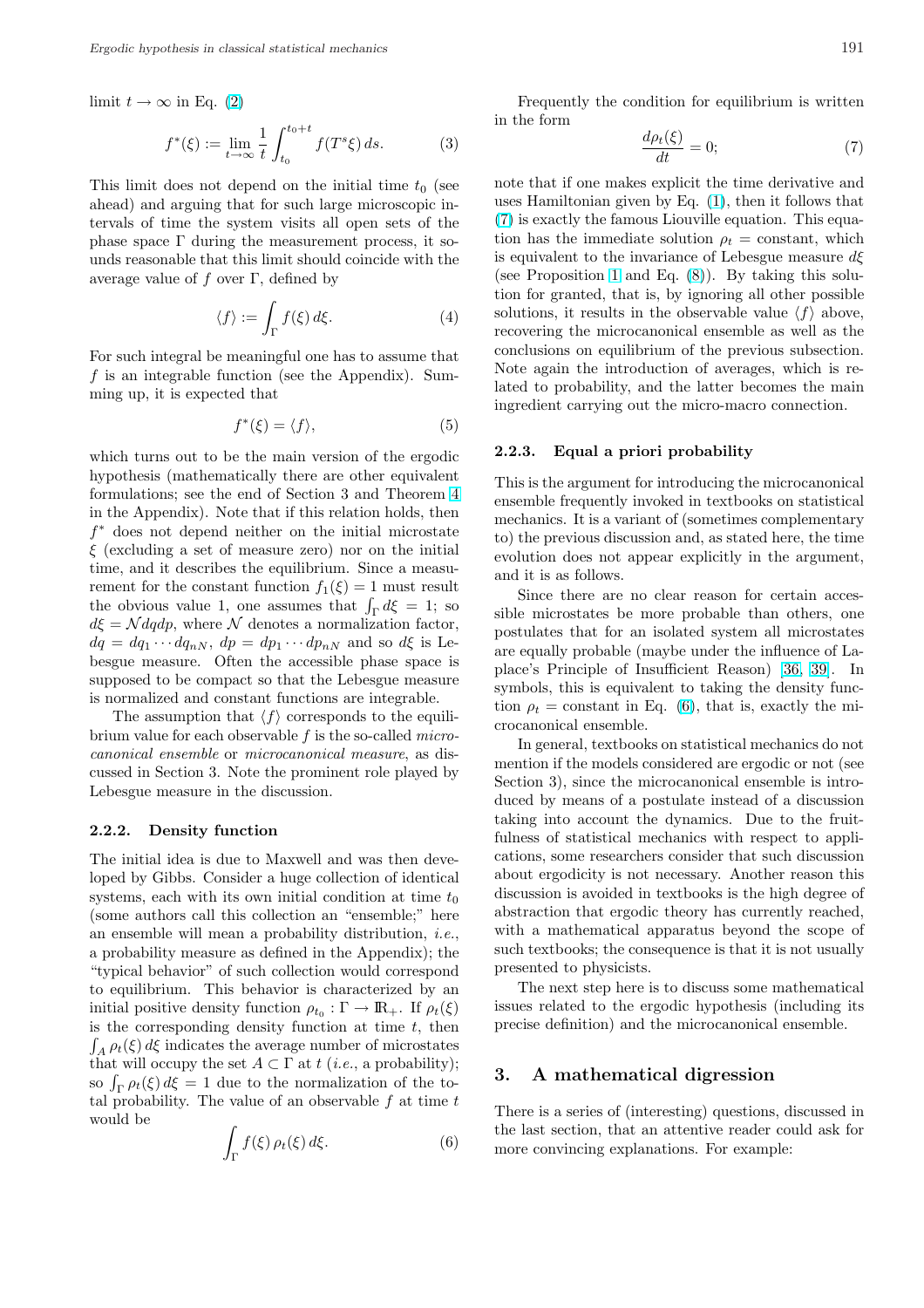- <span id="page-3-0"></span>• a precise mechanical, that is, microscopic, definition of macroscopic equilibrium;
- $\bullet$  the existence of the limit of Eq. (3) defining the time average  $f^*(\xi)$ ;
- a proof of the validity of Eq.  $(5)$ ;
- the choice of a constant de[ns](#page-2-0)ity function  $\rho_t(\xi) = \text{constant}, \text{etc.}$

In principle, suitable answers s[ho](#page-2-0)uld be given by ergodic theory, an area of mathematics that was born precisely with such problems in statistical mechanics. Note that it is implicitly assumed the original Boltzmann strategy of taking time averages as the equilibrium values of observables. Some general references on abstract ergodic theory are mentioned in the Appendix; for works that also discuss the foundations of statistical mechanics see Refs. [8, 11, 12, 14, 18, 23, 24, 36, 38] and references there in. In this section some useful theorems of ergodic theory will be mentioned and their importance to statistical mechanics discussed; except for some equations, all numb[ered statements](#page-11-0) [appear](#page-11-0) [in](#page-12-0) [the](#page-12-0) Appendix.

Concisely, ergodic theory is the mathematical theory of dynamical systems provided with an invariant measure. The setup of ergodic theory is given by a general map (a dynamical system)  $\tau^t : \Omega \to \Omega$ , for each  $t \in \mathbb{R}$ , which gives the time evolution  $\tau^t(\omega)$  of an initial condition  $\omega \in \Omega$ ; the elements of  $\Omega$  are also called microstates of the system. It is usually assumed that the initial time is  $t = 0$  so that  $\tau^{0}(\omega) = \omega$  for all  $\omega$ , and also  $\tau^{s+t} = \tau^s \tau^t$  (as expected for a time evolution). Note that here we assume the time evolution is reversible, that is, if at time  $t$  the microstate of the system is  $\omega_t = \tau^t(\omega)$ , then the initial condition is obtained by  $\tau^{-t}(\omega_t) = \tau^{-t+t}(\omega) = \omega$ . In the case of a mechanical system the initial positions can be theoretically obtained by "freezing" the system at time  $t$  and then reversing all velocities of the particles; the mechanical system will be back at its initial position at time 2t.

Another important ingredient is a measure (also called a probability distribution)  $\mu$  defined on a suitable σ-algebra A of measurable subsets of Ω, and for A ∈ A the positive number  $\mu(A)$  represents a probability associated to the event A. It will be tacitly assumed that  $\mu(\Omega) = 1$ , and the integral of an integrable function  $\mu(x) = 1$ , and the integral or an integrable function<br>f with respect to  $\mu$  will be denoted by  $\int_{\Omega} f(\omega) d\mu(\omega)$ . Note that in our context of statistical mechanics the  $\sigma$ -algebra is the Borel one and we have the following correspondences:  $\Omega \leftrightarrow \Gamma$ ,  $\tau^t \leftrightarrow T^t$ ,  $\omega \leftrightarrow \xi = (q, p)$ , and  $\mu$  corresponds to the choice of a probability distribution on Γ, for instance, absolutely continuous measures  $d\mu(\xi) = \rho(\xi) d\xi$  (but there are other measures that have no density and so can not be written in this way).

The connection of the dynamics with equilibrium in ergodic theory is via invariant measures, i.e.,  $\mu(\tau^t(A)) = \mu(A), \forall t$ , for all suitable A (we will refrain to underline that a restriction of A to a  $\sigma$ -algebra has to be done; the point is that in many occasions there are sets whose measures are not defined). As an example, suppose the dynamical system  $\tau^t$  has an *equili*brium point  $\omega_0$ , characterized by  $\tau^t(\omega_0) = \omega_0$ ,  $\forall t$ ; if  $\delta_0$ is the probability measure concentrated at  $\omega_0$ , that is, for each set A one has

,

$$
\delta_0(A) = \begin{cases} 1 & \text{if } \omega_0 \in A \\ 0 & \text{if } \omega_0 \notin A \end{cases}
$$

then  $\delta_0$  is an invariant measure for  $\tau^t$ . This construction can be carried out similarly to periodic orbits, and to each periodic orbit an invariant probability measure, concentrated on it, is associated. Hence, invariant measures are also understood as suitable generalizations of equilibrium points and periodic orbits of dynamical systems.

If  $\mu$  is invariant for  $\tau^t$ , then it is possible to show that, for integrable functions  $f : \Omega \to \mathbb{R}$ 

$$
\int_{\Omega} f(\tau^t \omega) d\mu(\omega) = \int_{\Omega} f(\omega) d\mu(\tau^{-t} \omega)
$$

$$
= \int_{\Omega} f(\omega) d\mu(\omega), \qquad (8)
$$

for all  $t$ ; in physical terms it means that the "space" average value of the observable  $f$  does not depend on time, which is expected for macroscopic equilibrium. In case of an equilibrium point  $\omega_0$  the average of a continuous function  $f$  is

$$
\int_{\Omega} f(\omega) d\delta_0(\omega) = f(\omega_0),
$$

resulting in a constant value, as expected; in case of a periodic orbit the integral results in the average value of f over that orbit (for dissipative systems it is possible that most initial conditions converge to a periodic orbit, and so this orbit describes the long time behavior of the system). Then, by following the original formulation of Boltzmann, we present the definition of macroscopic equilibrium understood here:

Definition The macroscopic equilibria (ensembles) of a dynamical system  $\tau^t$  are its invariant measures.

Hence, invariant measures are the objects that can perform the micro-macro connection via time averages given by Eqs. (2) and (8) and von Neumann and Birkhoff theorems presented in the Appendix. Not all invariant measures are relevant in each situation; e.g., a simple pendulum (with some kind of friction, say) has two equilibriu[m](#page-1-0) points, both with null momenta and with the rod at vertical positions (up and down), but one of them (up position) is unstable and is not expected to be found in such system. Thus, an important question is how to select the invariant measure(s) that will describe the observations of the given dynamical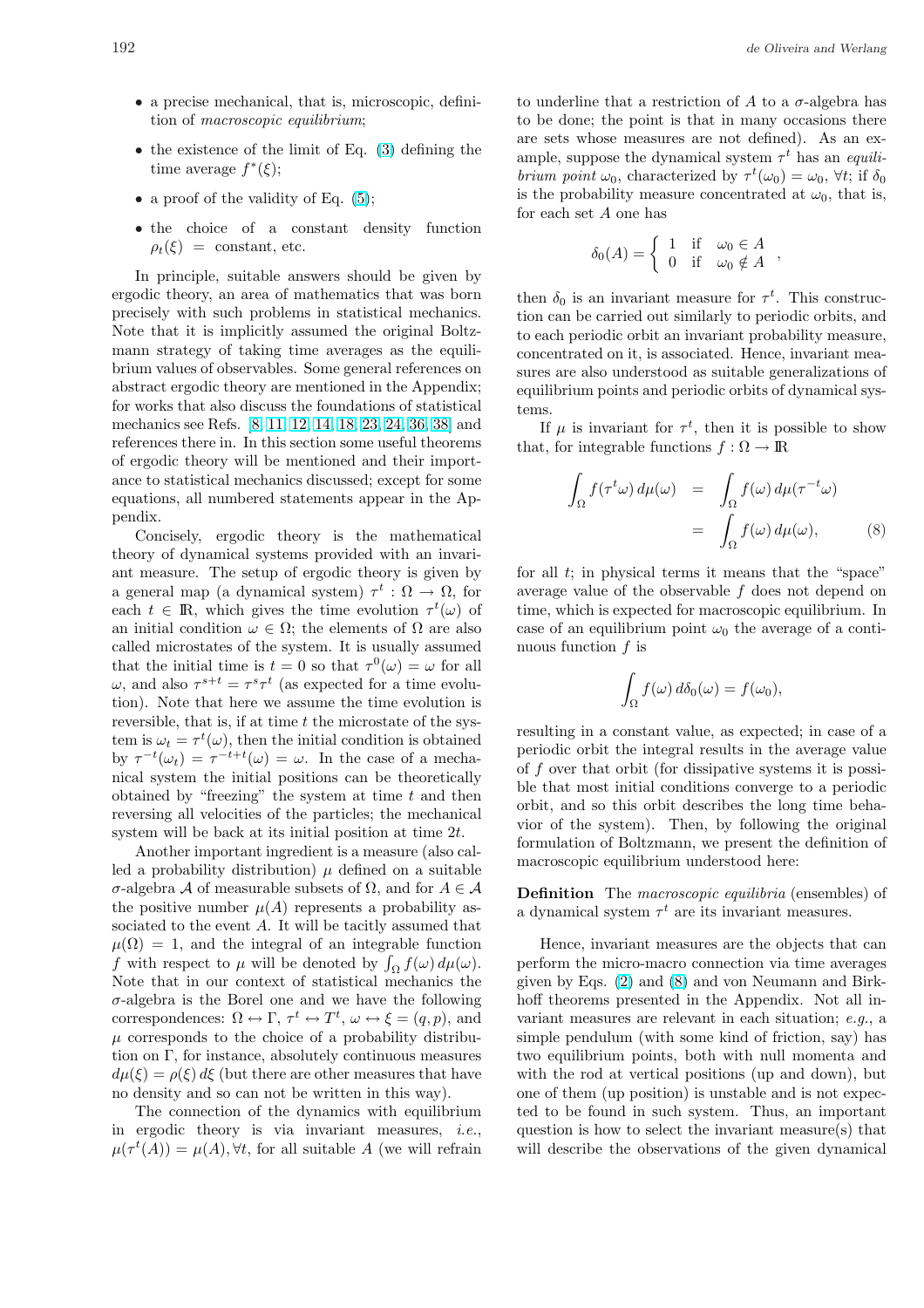system; different invariant measures result in different values of space averages of functions  $f$ , and are also associated to different microscopic initial conditions—see the paragraph before Theorem 5. Note that this question is closely related to the description of (strange) attractors in the theory of dynamical systems.

With respect to statistical mechanics, a major remark is that the Lebesgue meas[ur](#page-11-0)e  $d\xi$  is invariant under  $T<sup>t</sup>$ , that is, the natural volume measure  $d\xi$  is invariant under the time evolution generated by the Hamiltonian Eqs. (1). This result is known as Liouville theorem and it is also denoted by  $d(T^{-1}\xi) = d\xi$ . Under the Hamiltonian time evolution a set in phase space can be distorted but its volume keeps the same; this is far from trivial.

**Definition** Let  $T<sup>t</sup>$  denotes a Hamiltonian flow. The microcanonical ensemble is the invariant measure  $d\xi$ (see Eq.  $(5)$ ).

Recall that for a Hamiltonian system the energy is conserved, that is, given an initial condition  $(q, p)$  the value of t[he](#page-2-0) function  $H(T^t(q,p)) = E$ ,  $\forall t$ , is constant under time evolution, so that the motion is restricted to the surface (manifold)  $H(q, p) = E$ ; Liouville theorem then implies that on this restricted dynamics the measure

$$
\frac{d\xi|_E}{\|\nabla H\|_E},
$$

is invariant (under the assumption  $\nabla H \neq 0$  in this surface);  $d\xi|_E$  denotes the Lebesgue measure restricted to the surface of energy E. The norm of the gradient  $\nabla H$ restricted to the same surface is the right correction to Lebesgue measure that takes into account different particle speeds in different portions of energy surfaces. However, it is simpler to proceed using the measure  $d\xi$ , and the interested reader can consider that  $d\xi$  denotes the above restricted measure, and also that  $\Gamma$  denotes the surface of constant energy; no difficulty will arise. If there are additional constants of motion, which are often related to symmetries of the system, then all conserved quantities must be fixed, the motion then takes place in the intersection of the corresponding surfaces and the invariant measures must be adapted to each situation [18].

Another major result is the Birkhoff theorem: if a measure  $\mu$  is invariant under a dynamics  $\tau^t$ , then the time averages in Eq. (2) are well defined, except for initial condi[tion](#page-11-0)s on a set of  $\mu$  zero measure *(i.e., null pro*bability). Combining with Liouville theorem one gets that for Hamiltonian systems the limit defining time averages in Eq. (3) ex[is](#page-1-0)ts a.e. (this means "almost everywhere," a short way of saying "except on a set of zero measure") with respect to Lebesgue measure  $d\xi$ .

If for the initial condition  $\xi$  the time average  $f^*(\xi)$ does exist, consi[de](#page-2-0)r another initial time  $t_1$ ; then

$$
\int_{t_1}^{t_1+t} f(T^s \xi) ds = \int_{t_1}^{t_0} f(T^s \xi) ds +
$$
  

$$
\int_{t_0}^{t_0+t} f(T^s \xi) ds + \int_{t_0+t}^{t_1+t} f(T^s \xi) ds.
$$
 (9)

Now  $\int_{t_0+t}^{t_1+t} f(T^s \xi) ds = \int_{t_0}^{t_1}$  $t_0^{t_1} f(T^{s+t} \xi) ds$  and so for reasonable (e.g., bounded) functions  $f$  this integral, as reasonable (*e.g.*, bounded) functions f this integral, as<br>well as  $\int_{t_1}^{t_0} f(T^s \xi) ds$ , are bounded; therefore after dividing by t and taking  $t \to \infty$  both vanish. Hence

$$
f^*(\xi) = \lim_{t \to \infty} \frac{1}{t} \int_{t_1}^{t_1 + t} f(T^s \xi) ds =
$$
  

$$
\lim_{t \to \infty} \frac{1}{t} \int_{t_0}^{t_0 + t} f(T^s \xi) ds, \qquad (10)
$$

and a.e. the time average does not depend on the initial time.

The exclusion of sets of measure zero is not just a mathematical preciosity. For example, for a gas in a box, consider an initial condition so that the motion of all particles are perpendicular to two opposite faces resulting in null pressure on the other faces of the box; another situation is such that all particles are confined in a small portion of the box; such initial conditions are not found in practice and the mathematical formalism is wise enough to include them in a set of Lebesgue measure zero for which the results do not apply.

It is outstanding that the volume measure  $d\xi$  is a macroscopic equilibrium for Hamiltonian mechanics (Liouville theorem), and that merely the existence of this equilibrium has resulted in well-defined time averages and their independence on the initial time in a set of full volume. Although apparently we have answered some of the questions proposed at the beginning of this section, an important point is, however, missing: we are not sure that the microcanonical ensemble  $d\xi$  is the equilibrium to be implemented in statistical mechanics, that is, why is this the invariant measure to be considered? This is the wanted justification of the ergodic hypothesis, a supposition not fully justified yet—as discussed ahead.

An invariant measure  $\mu$  with respect to a general dynamics  $\tau^t$  is called *ergodic* (or the pair  $(\tau^t, \mu)$  is ergodic) if for every set  $A \subset \Omega$  with  $\tau^t(A) = A$ , one has either  $\mu(A) = 0$  or  $\mu(\Omega \setminus A) = 0$ , *i.e.*, every invariant set under the dynamics has zero or full measure. Then ergodicity means that the only nontrivial (that is, with nonzero measure) invariant set is just the whole set; in other words, ergodicity is equivalent to the set  $\Omega$  be *in*decomposable under the dynamics  $(\tau^t, \mu)$ . If it is clear what is the invariant measure under consideration, one also says that the system or the dynamics  $\tau^t$  is ergodic. This is just one possible way of defining ergodic measures, and a more detailed discussion is presented in the Appendix—compare with Definition 3 and Theorem 4.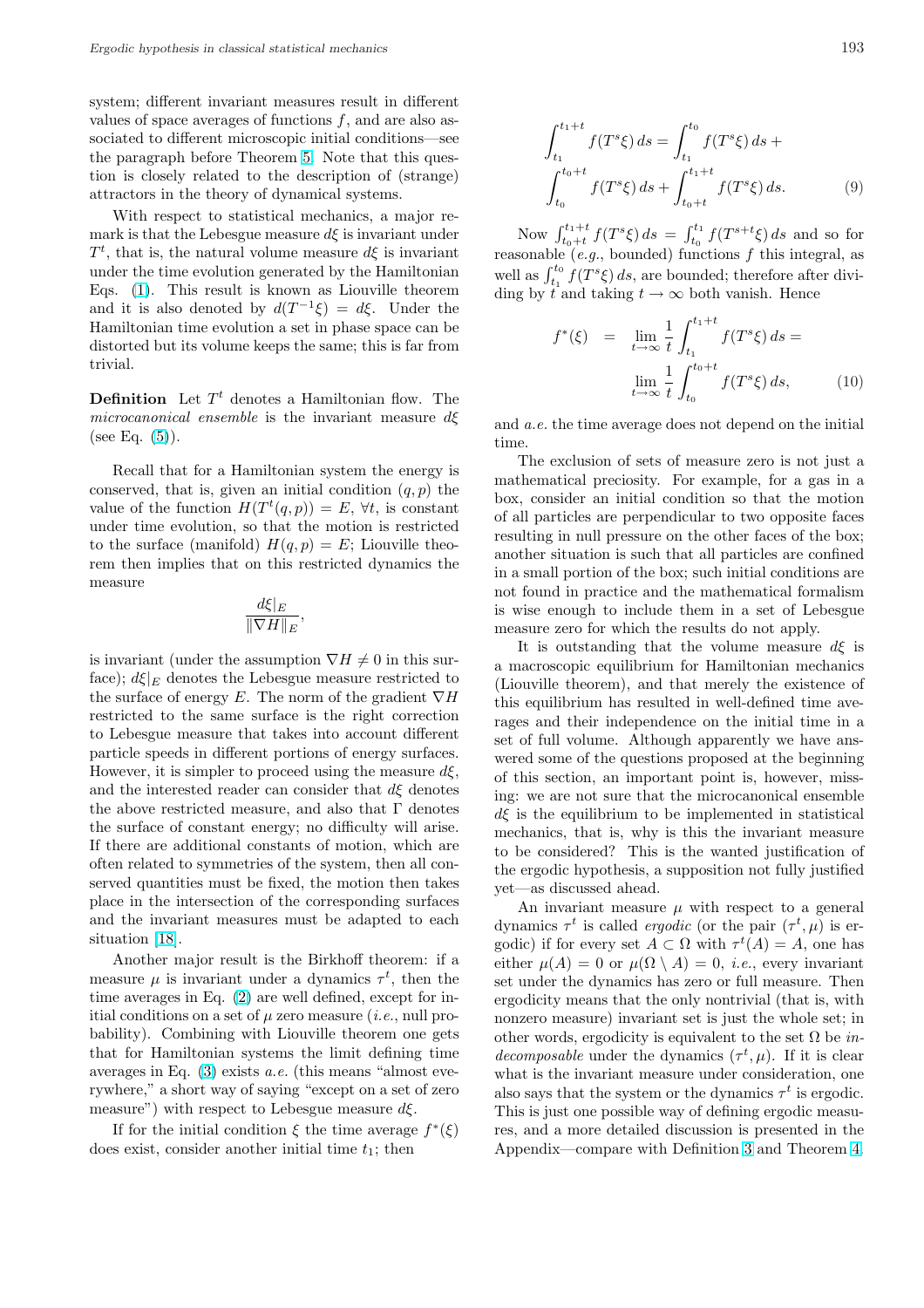<span id="page-5-0"></span>A consequence of the Birkhoff theorem is: if  $(\tau^t, \mu)$ is ergodic and f is an integrable function, then for  $\mu$ -a.e. the time averages  $f^*(\omega)$  exist, are constant and equal the space average, that is

$$
f^*(\omega) = \int_{\Omega} f(\omega) d\mu(\omega).
$$
 (11)

In the context of Hamiltonian dynamics, if  $(T^t, d\xi)$  is ergodic, then the time averages  $f^*(\xi)$  are constant Lebesgue *a.e.* and Eq.  $(5)$  holds, so that for justifying the equality between time and space averages one has to prove that the volume measure  $d\xi$  in phase space is ergodic under the dynamics generated by the Hamiltonian equations: a chief [m](#page-2-0)athematical problem.

Consider now density functions  $\rho_t$  (see Eq. (6) and the discussion in Sections 2.2.2 and 2.2.3), that is, the particular class of measures absolutely continuous with respect to Lebesgue of the form

$$
d\nu(\xi) = \rho_t(\xi) d\xi.
$$
 (12)

Note first that without Liouville theorem the discussion about density functions in Subsection 2.2.2, including condition given by Eq. (7) for "equilibrium," would be incorrect. Indeed, for the average value  $\langle f \rangle$ of f over  $\Gamma$  at time t we have

$$
\int_{\Gamma} f(T^t \xi) \, \rho_0(\xi) \, d\xi = \int_{\Gamma} f(\xi) \, \rho_0(T^{-t} \xi) \, d(T^{-t} \xi) \\
= \int_{\Gamma} f(\xi) \, \rho_0(T^{-t} \xi) \, d\xi. \tag{13}
$$

Liouville theorem was applied in the last equality and the expression  $\rho_t(\xi) = \rho_0(T^{-t}\xi)$  has been revealed.

As a consequence of another important result of the abstract ergodic theory, which is stated in Theorem 5, one has that if  $(T^t, d\xi)$  is ergodic, then the condition for  $\nu$  in Eq. (12) (*i.e.*, measures defined via density functions) be invariant under  $T<sup>t</sup>$  implies that the (integrable) function  $\rho_t(\xi) = 1$ , that is, it is necessarily consta[nt.](#page-11-0) Again we have an important consequence of the (presupposed) ergodicity of  $d\xi$  with respect to the Hamiltonian evolution: the mathematical justification of the equal a priori probability and the use of the mentioned trivial solution of Eq. (7). See also the discussions in Refs. [10, 23, 25].

As a last consequence of the ergodicity of  $d\xi$  we remark that it implies that a.e. the orbits  $\mathcal{O}_{\xi}$  are dense in the accessible phase sp[ace](#page-2-0)  $\Gamma$ , that is, each orbit intersects [every o](#page-11-0)[pen](#page-12-0) set of Γ. This property may not hold for general ergodic measures.

The time is ripe for a precise statement of the

Ergodic hypothesis in statistical mechanics: The microcanonical ensemble  $d\xi$  is ergodic with respect to the Hamiltonian dynamics.

In the next section we discuss the situation related to this supposition.

## 4. Discussion on the ergodic hypothesis

From the discussion in the preceding section, if the ergodic hypothesis holds, then we have a precise mechanical definition of macroscopic equilibrium  $d\xi$ , the existence a.e. of time averages of integrable functions f representing macroscopic observables, the equality of such averages with space averages  $(i.e.,$  relation  $(5)$  and a justification of the adoption of the microcanonical ensemble. In summary, the statistical mechanics prescription would be justified.

In this section many aspects related to t[he](#page-2-0) ergodic hypothesis in classical statistical mechanics are discussed. We have tried to cover the main current points, including some numerical indications.

#### 4.1. Success and nonergodicity

Before going on, we present an example of a Hamiltonian system that is not ergodic. Consider two independent harmonic oscillators; since the phase space can be decomposed in two independent parts, one for each oscillator and both of nonzero  $d\xi$  measure, the pair  $(T^t, d\xi)$  is not ergodic. The argument easily generalizes to noninteracting systems with finitely many particles, so that for the ergodicity of  $(T^t, d\xi)$  the interaction among its particles is fundamental.

For the so-called gas of hard spheres whose particles interact only via elastic collisions, it was recently demonstrated by Sim´anyi [35] that elastically colliding  $N \geq 2$  hard balls, of the same radius and arbitrary masses, on the flat torus of any finite dimension is ergodic (also mixing, see ahead); the energy is fixed and the total momentum is zer[o. T](#page-12-0)his is a generalization of results by Sinai around 1970 for  $N = 2$ . There are some classes of two-particle mechanical systems, i.e., the Hamiltonian is the sum of the kinetic energy  $K$  and the potential energy  $U$ , on the two-dimensional torus studied by Donnay and Liverani  $[9]$ , whose potential U is radially symmetric and vanishes outside a disk, for which ergodicity is also proved. These can be considered the most realistic models in statistical mechanics where the ergodic hypothesis h[as](#page-11-0) been rigorously established. What is then the attitude when other interactions are present? Unfortunately a satisfactory answer is still missing. Some authors (as in most textbooks) suggest that the postulate of equal a priori probability should be invoked and taking the experimental results as a final confirmation.

Some workers in the area have argued that ergodic theory did not success in explaining the positive results of statistical mechanics. For instance, Earman and Rédei [10] claim that many models for which statistical mechanics works are likely not ergodic and so nonergodic properties must be invoked. As an alternative they have proposed that an ergodic-like behavior,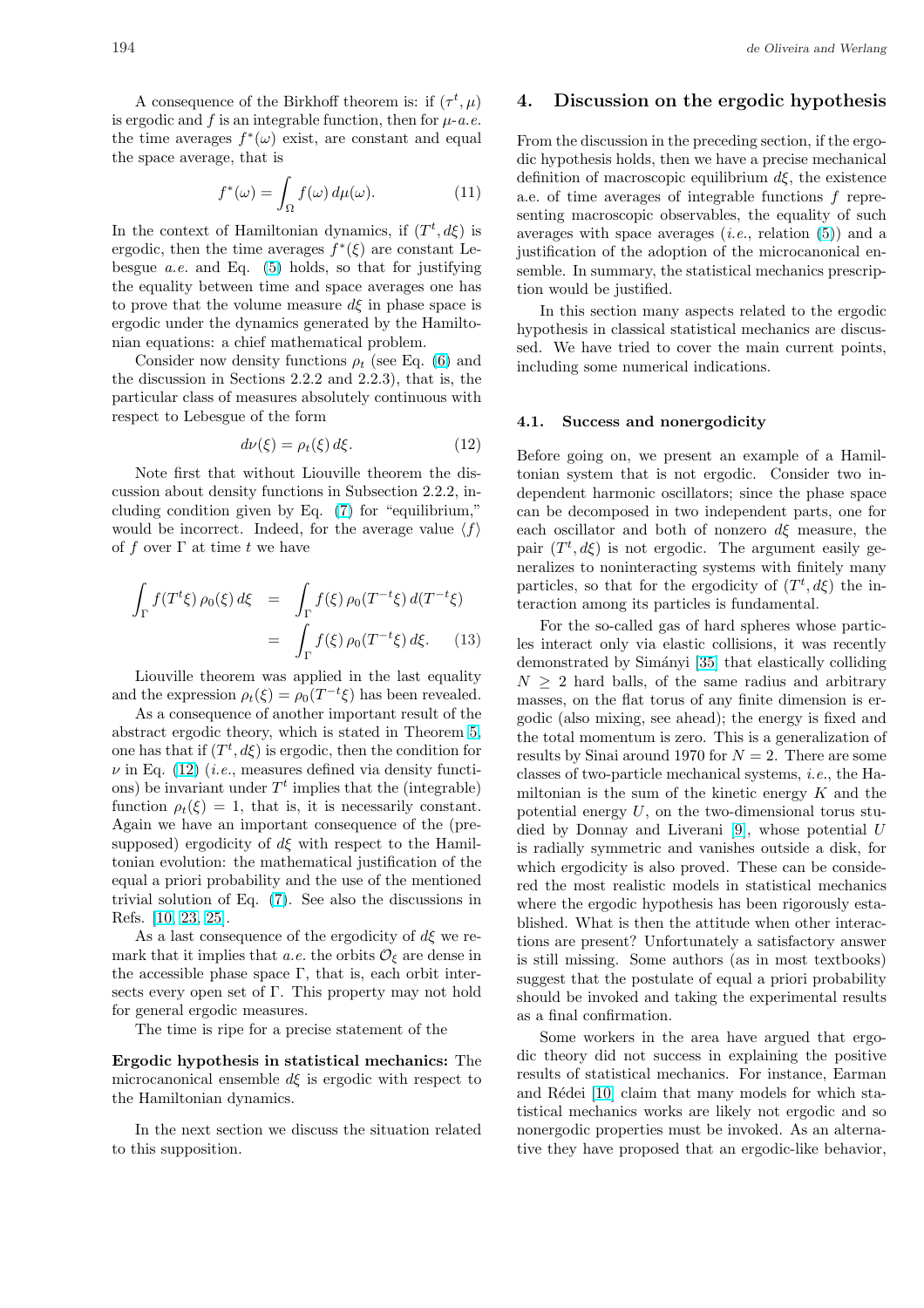*i.e.*, the validity of Eq.  $(5)$  should hold only for a finite set of observables  $f$  (see also Eq. [24], where it is proposed to restrict ergodicity and mixing to suitable variables). They assert that for each model the equilibrium statistical mecha[nic](#page-2-0)s predicts values for only a finite set of observables, and one sh[ould](#page-11-0) investigate whether the ergodic-like behavior holds only for such set, which may differ from system to system.

There are some criticisms on the assumption that the outcome of a measurement can be described by infinite time averages; for example, only results concerning quantities in equilibrium could be obtained in this way (see Refs. [16] p. 84 and [37] p. 176). Note that in this work only equilibrium statistical mechanics is considered. Also that sets of Lebesgue measure zero can be neglected has the opposition of some authors; the interested read[er is](#page-11-0) referred t[o R](#page-12-0)ef. [25].

Another suggestive argument employed for the justification of the microcanonical ensemble comes from analogies with the second law of thermodynamics. Separate the phase space  $\Gamma$  into a fi[nite](#page-12-0) number of M disjoint cells and associate a probability  $p_i$  of a representative of the microstate be in the  $j$ -th cell; then we sentative of the microscale be in the *j*-th cent, then we<br>have the constrain  $\sum_{j=1}^{M} p_j = 1$ . Such separation of phase space into cells of nonzero volume is usually called a coarse grain partition and associated to each of them one defines the Gibbs coarse grain entropy

$$
S(p_j) = -\sum_{j=1}^{M} p_j \ln p_j.
$$

Now impose that the equilibrium is attained for the distribution of  $p_i$  with maximum entropy under the above constrain; it is left as an exercise to conclude that such maximum is obtained for  $p_j = 1/M$ , for all j, that is, equal probability. In the formal limit of infinite many cells (with vanishing sizes) one gets an indication for the validity of the equal a priori probability. Note, however, that the microscopic evolution does not enter explicitly in the argument, as should be expected, and that this argument only shift the actual problem to another one.

Since the idea of separating the phase space into finitely many cells was mentioned, it is worth recalling Boltzmann reasoning that led him to the "original formulation of the ergodic hypothesis" [14] in the 1870's. Under time evolution Boltzmann supposed that the cells are cyclically permuted; then it became natural to assume that time averages could be performed by averaging over cells. In the limit of infinit[e ce](#page-11-0)lls one would get Eq. (5).

There is a clear general uncomfortable reaction in the literature with respect to the missing proofs of the ergodic hypothesis for a large class of particle interactions. In ou[r o](#page-2-0)pinion such great difficulty for ergodic proofs should be expected due to the possibility of coexistence of different phases. More precisely, suppose that  $(T^t, d\xi)$  is not ergodic; another mathematical

result says that every invariant measure is a convex combination of ergodic ones (see Theorem 5). In case  $d\xi = \lambda d\mu_1 + (1 - \lambda)d\mu_2$ , with  $0 < \lambda < 1$  and  $(T^t, \mu_1)$ and  $(T^t, \mu_2)$  ergodic with  $\mu_1 \perp \mu_2$ , then, given an observable f, there are two disjoint sets  $A_1, A_2 \subset \Gamma$  with  $\mu_1(A_1) = 1 = \mu_2(A_2)$  and  $\mu_1(A_2) = 0 = \mu_2(A_1)$ , so that by Birkhoff theorem and ergodicity, time averages of f exist for initial conditions  $\xi \in A_j$  and resulting in  $\Gamma_{\Gamma} f(\xi) d\mu_j(\xi), j = 1, 2$  (see Eq.(11)). That is, there are two different important equilibrium for the system, one for each *ergodic component*  $\mu_1, \mu_2$ , which one can interpret as the coexistence of different phases. The argument generalizes for more t[han](#page-5-0) two ergodic measures in the decomposition. From this point of view, the results of Sinai and Simányi [35] can be interpreted as a proof of just one phase for the gas of finitely many hard spheres. This is closely related to a rigorous approach to the description of phase transitions when one works directly with infi[nite](#page-12-0) volume systems, in which the corresponding thermodynamic limit is taken on probability measures; the reader is referred to Refs. [19, 15] and references there in, and for an introduction to Gibbs states in dynamical systems see Ref. [17].

Without going into a detailed discussion of nonequilib[rium, w](#page-11-0)e observe that the usual justification why systems approach to equilibrium under time evolution [\[20\]](#page-11-0) is via the property of mixing, which was intuitively explored by Gibbs (through the well-known example of stirring a drop of ink in a liquid [23]), but its mathematical definition is due to von Neumann in 1932:  $(\tau^t, \mu)$ [is m](#page-11-0)ixing ( $\mu$  invariant) if for any  $A, B \subset \Omega$  one has

$$
\lim_{t \to \infty} \mu(\tau^t(A) \cap B) = \mu(A) \mu(B). \tag{14}
$$

This expression means that as time increases the portion of a given measurable set A that then resides any set  $B$  is proportional to the measure of  $B$ ; thus, according to the probability measure  $\mu$ ,  $\tau^t(A)$  becomes uniformly distributed over  $\Omega$ . If this condition is satisfied then, necessarily, the system is ergodic; in fact, if  $\tau^t(A) = A$  and by taking  $B = A$  in (14), it follows that  $\mu(A) = \mu(A)^2$ , so that  $\mu(A) = 0$  or  $\mu(A) = 1$ , *i.e.*,  $(\tau^t, \mu)$  is ergodic. Therefore, the natural condition claimed to assure convergence to equilibrium implies ergodicity. Although this proof sounds simple today, it hides a complex set of developments and such implication was not known by Boltzmann and Gibbs, and was first proved many years after their works on the foundations of statistical mechanics. Certainly, it is usually harder to show that a system is mixing than its ergodicity (in case such properties hold).

Lombardi [24] argued that although some authors take a pragmatic position to the microcanonical ensemble [36, 39], in accepting that mixing of  $d\xi$  plays a significant role in the description of the approach to macroscopic e[quil](#page-11-0)ibrium  $d\xi$  then, according to the preceding paragraph, ergodicity of  $d\xi$  comes up again. Ne-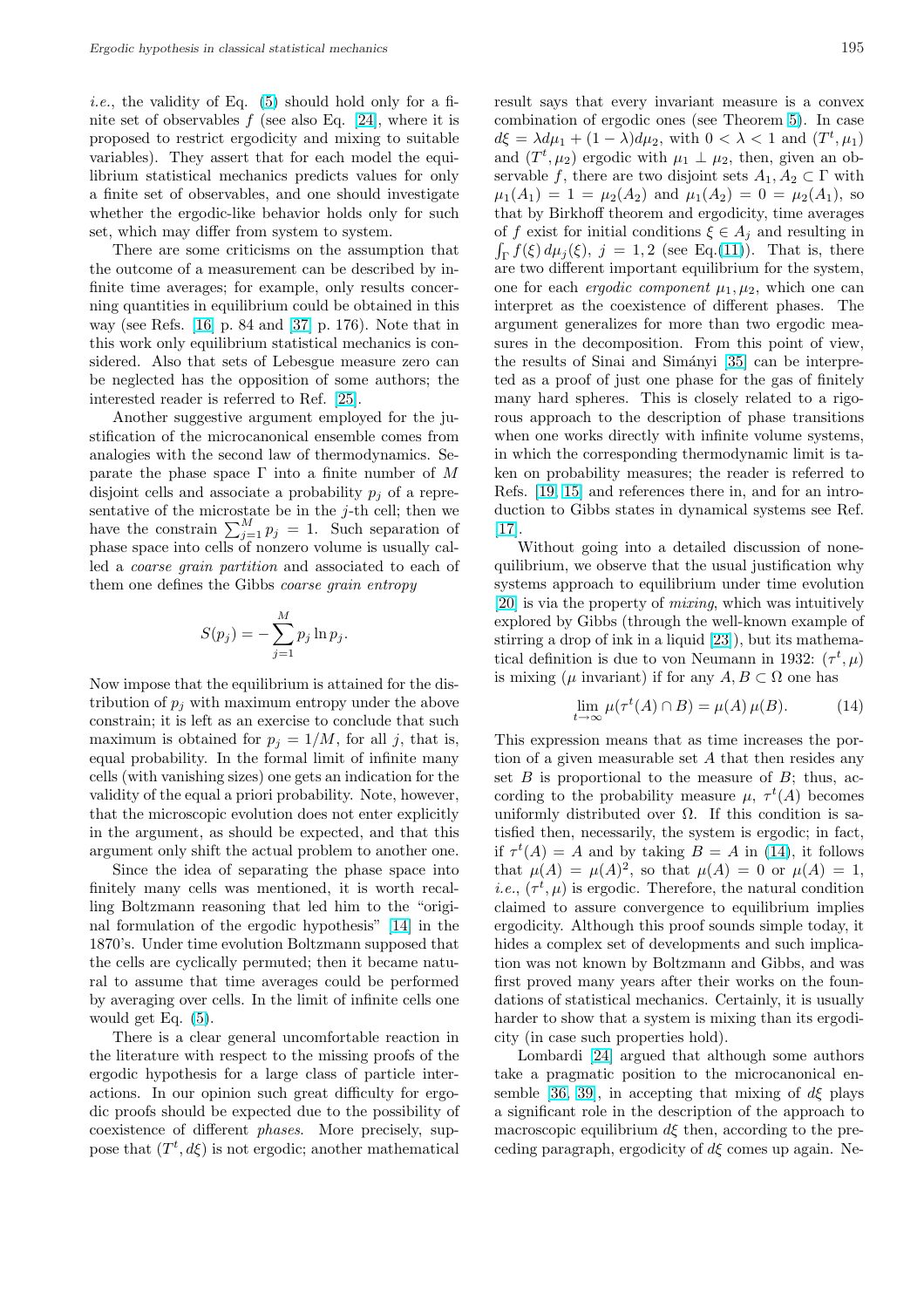vertheless, the necessity of mixing for evolution toward equilibrium and irreversibility [22] is not consensus [3].

A system that is ergodic but not mixing is the rotation of the circle S. Let  $\tau^t : S \to S$  be defined by  $\tau^t(x) = x + \alpha t$ , mod  $2\pi$ ,  $x \in [0, 2\pi]$ , for some irrational nu[m](#page-11-0)ber  $0 < \alpha < 1$  (recall that x mod  $2\pi$  means that [fo](#page-11-0)r any integer number *n* the numbers x and  $x + n2\pi$  are identified and one picks up the representative in the interval  $(0, 2\pi)$ ). One can show that  $\tau^t$  with the Lebesgue measure  $dx$  is ergodic, however it is not mixing; in fact, for  $0 < a \ll 1$  set  $A = [0, a]$  and  $B = [\pi, \pi + a]$ , which are two disjoint intervals in S, then  $\tau^t(A) = [\alpha t, a + \alpha t]$ is a rotation, and occurrences of empty and nonempty intersections with  $B$  alternate sequentially, so that  $\mu(T^t(A) \cap B)$  has no limit as  $t \to \infty$ . In other words, the rotation does not spread sets (in order to be mixing) although it "spreads sets in average" (the essential difference between ergodicity and mixing is the presence of the time average in the former).

### 4.2. Completely integrable  $\times$  ergodic systems

Another source of indications of the prevalence of nonergodic Hamiltonian systems (with respect to  $d\xi$ ) are the perturbations of the so-called completely integrable Hamiltonian systems. Such systems are those that have as many independent constants of motion (like energy) as degrees of freedom; a combination of results by Liouville and Arnold [1] shows that the solutions of Hamiltonian equations can be explicitly found (up to evaluation of certain integrals and inverse functions) and in case the accessible phase space is compact it can be foliated by invariant tori [\(](#page-11-0)whose dimension coincides with the number of degrees of freedom) and each orbit are just rotations in a torus. Hence, in this case the motion is described in a simple way. Think of the harmonic oscillator with one degree of freedom whose phase space can be foliated by its orbits, and these orbits are (continuously deformed) one dimensional tori. Most textbook examples of mechanical systems are completely integrable.

Clearly complete integrable systems with more than one degree of freedom do not satisfy the ergodic hypothesis. For a long time it was conceived that a small nonlinear perturbation of an integrable system would make them ergodic, so that aside from the exceptions of completely integrable cases, Hamiltonian systems were ergodic (at least for "most" compact energy surfaces). However, in one of the first computer simulations in physics performed by Fermi, Pasta and Ulam on anharmonic perturbations of a chain of independent harmonic oscillators (so an integrable system) in 1955, indications were found that the resulting systems were not ergodic. See Ref. [4] for a collection of papers celebrating 50 years of the Fermi-Pasta-Ulam problem and additional references.

A rigorous approach for the lack of ergodicity of

perturbations of completely integrable systems is one of the main contents of the KAM theorem [1], named after Kolmogorov, Arnold and Moser. This theorem has shown that weak perturbations of integrable systems just slightly distort most of tori ("most" means of large Lebesgue measure), which are persiste[nt](#page-11-0) and the resulting systems are not ergodic. For a more precise formulation and Refs. [7, 34]. Although the KAM theorem has nothing to say in the complement set of those distorted tori, a huge amount of numerical simulations have revealed "chaotic behavior" and dense trajectories in this remaining regio[n](#page-11-0) [of p](#page-12-0)hase space, and even ergodic behavior for some sufficiently large perturbations.

Markus and Meyer [28] have presented an interesting result on generic Hamiltonian systems; generic means that the set in question is constructed as a countable intersection of open dense sets (and so it is also dense by Baire theore[m\).](#page-12-0) For example, in the interval  $[0, 1]$  the set of irrational numbers is generic, while the set of rational numbers is not. Besides historical remarks on integrability and ergodicity in Hamiltonian systems, they have shown that generic (infinitely) differentiable Hamiltonian systems are neither ergodic nor completely integrable. The proof is actually related to the KAM theorem.

What about most of the systems of interest to statistical physics? And if one restricts the consideration to differentiable Hamiltonians  $H = K + U$ , that is, to mechanical systems whose Hamiltonian is the sum of the kinetic energy  $K$  and the potential energy  $U$  (in suitable phase spaces)? Are the results of Markus-Meyer adaptable, and how? Note, however, that the results of Markus and Mayer are in contrast to the result of Oxtoby and Ulam that a generic set of conservative topological flows is ergodic [30].

Based on numerical simulations some authors suggest that for large perturbations of an integrable Hamiltonian the system can be nonergodic due to a portion of phase space of very sm[all L](#page-12-0)ebesgue measure, that is, the orbits of a large set of initial conditions would be dense in  $\Gamma \setminus \Lambda$ , and  $\Lambda$  with small Lebesgue measure, so that for most initial conditions time averages would result in values near the microcanonical average, and relation (5) would hold for practical purposes. This is an attractive argument after Markus-Meyer generic result, but a rigorous approach is still missing. Instead of large perturbations one could think of small perturbations but [w](#page-2-0)ith large number of particles, which is again related to Fermi-Pasta-Ulam work; even here the resulting picture indicates a difficult problem as illustrated in numerical studies [13].

Another possibility is mentioned by Dobrushin [8]: for a large number of particles it is possible that a lot of ergodic components are present and so intermixed that in each finite subvol[ume](#page-11-0) it becomes difficult to distinguish those components.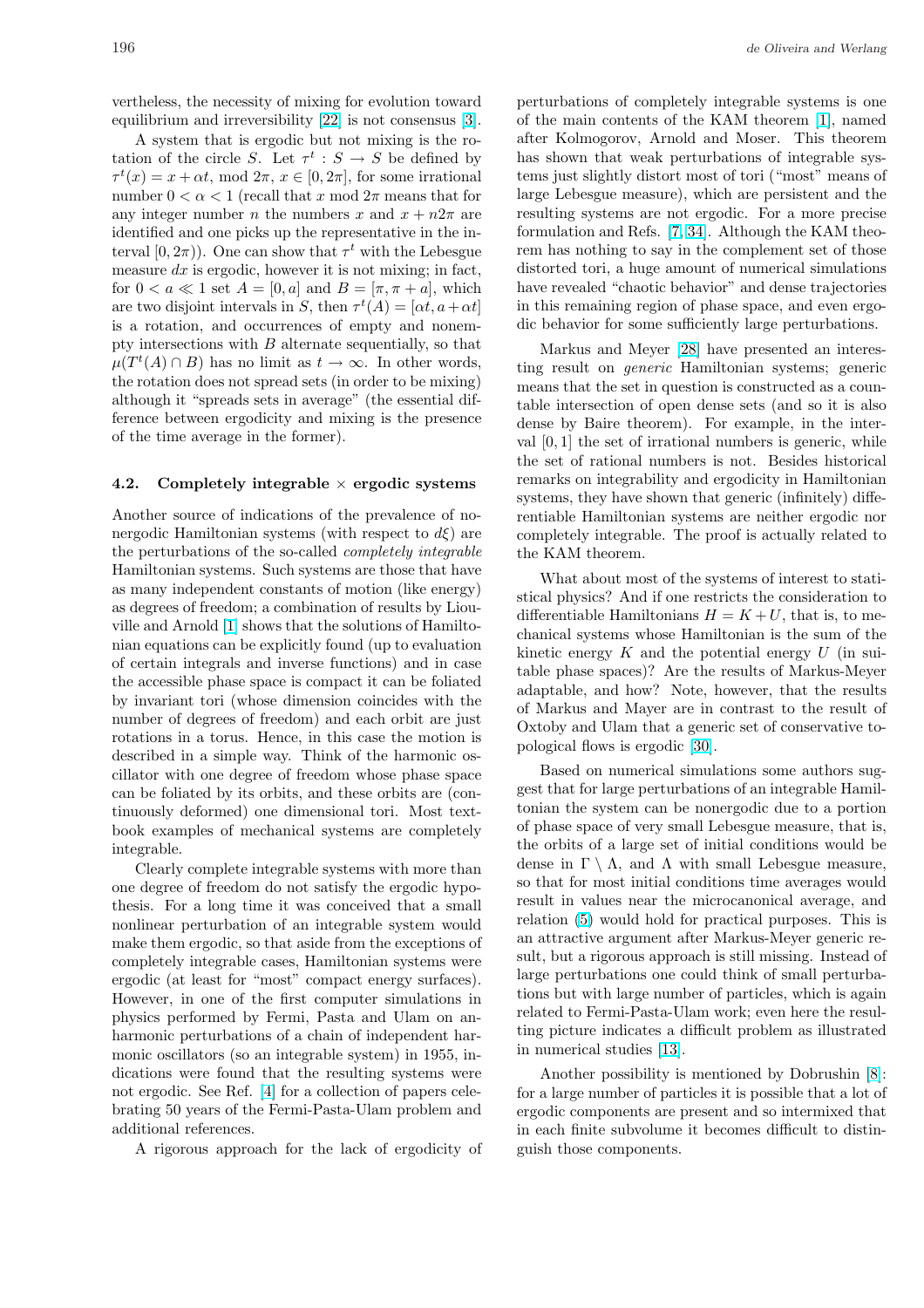## 5. A practical attitude

In this section a possible approach for the justification of the microcanonical ensemble, which does not pass through ergodicity, is discussed. Certainly, Boltzmann and Gibbs have considered it in some way. The canonical and grand canonical ensembles will be freely mentioned.

The idea is simple. Consider all invariant probability distributions in phase space  $\Gamma$ , *i.e.*, invariant measures, that result in a thermodynamics. Then by taking the limit of infinitely many particles, if one shows that all these thermodynamics are equivalent (see below), then would be no other possibility for the microscopicmacroscopic connection. This argument would justify the usual prescription of equilibrium statistical mechanics. Next this idea will be further detailed.

An invariant measure is said to result in a thermodynamics if Boltzmann heat theorem holds [14]. Given an invariant probability distribution (which usually depends on the number of particles) one defines mechanically the temperature  $T$ , pressure  $p$  and internal energy U. Let  $V$  denotes the volume occupied [by t](#page-11-0)he system and pdV the (infinitesimal) work it realizes. Since we are interested in the thermodynamic limit, that is, for V,  $N \to \infty$ , it is convenient to consider intensive quantities  $u = U/N$  and  $v = V/N$ . The thermodynamic limit corresponds to the original question posed by Boltzmann and is necessary for the validity of the heat theorem and then the ensemble equivalence (see ahead).

One says that the heat theorem holds if

$$
\frac{1}{T}(du + p dv),
$$

is an exact differential ds, which allows the introduction of the entropy s as a function of state  $(u, v)$ , a fundamental ingredient. Note that this is an analytic expression for the second law of thermodynamics. As a matter of fact, the proper way of taking the thermodynamic limit depends on the ensemble considered [14, 33], and in some cases different ensembles may correspond to different physical situations; for example, fixed external boundary conditions can generate new ensembles.

[Now](#page-12-0) by restricting to these distributions, and also for the systems one also proves that in the limit  $V, N \rightarrow \infty$  the same entropy function s results (as well as the same thermodynamic potentials), then the same thermodynamics is generated without ambiguity. The ergodic question would be avoided, while the number of particles is asked to be very large. Recall that, in principle, the ergodic hypothesis does not require the thermodynamic limit.

We underline that for a large class of particle interactions (including the Lennard-Jones potential, which is often used to describe molecular interactions) the standard microcanonical, canonical and grand canonical distributions generate the same thermodynamics [33]; however, it is worth mentioning that the important cases of Coulomb and gravitational potentials are not included in such proofs.

Maybe, for a given system the choices of distribu[tion](#page-12-0)s that result in a thermodynamics should be restricted on physical grounds, e.g., suitable boundary conditions. Whether only those standard distributions should be considered seems an interesting question. The existence of other possibilities, as coexistence of different thermodynamics for some parameter values of the system and the nonequivalence of ensembles, also opens the door for descriptions of different phases.

Note that this "practical attitude" is the acceptance of the classical approach by Boltzmann and Gibbs, but with one simple additional ingredient: the idea that the equivalence of ensembles could be enough to justify the recipe of statistical mechanics.

## 6. Conclusions

In statistical mechanics the microscopic information  $\xi$  is not available, and the description of macroscopic states by probability measures is compatible with that. At equilibrium such probability measures should be invariant with respect to the dynamics, and the (invariant) microcanonical ensemble plays a key role in classical statistical mechanics.

Ergodicity seems the plausible argument for the justification of the adoption of microcanonical ensemble for Hamiltonian systems with strong interaction among its particles; the canonical and grand canonical ensembles would be justified by means of equivalence of ensembles [33], that is, by proving they generate the same thermodynamics as the microcanonical one. The lack of proofs of the validity of the ergodic hypothesis for most classes of (mechanical) models in statistical mechanics creates s[usp](#page-12-0)icions and debates on its validity, which is reinforced by the rigorous established generic lack of ergodicity for differentiable Hamiltonians. However, besides the arguments at the end of Subsection 4.2, there are two extreme possibilities: first, there are situations one has noninteracting particles, for which nonergodicity is evident, and, second, the particle interaction is so that the nonergodicity indicates a richer behavior as the coexistence of phases.

Due to the discussion in Section 2.2 and the difficulties in proving the ergodic hypothesis, it is hard not taking a pragmatic position and employing the microcanonical ensemble, as has actually been done since the first days of statistical mechanics. This includes the alternative attitude presented in Section 5; note, however, that this approach may be criticized since it does not explain why such ensemble choices work. Surely, more mathematical and physical investigations are necessary.

We mention very interesting related questions we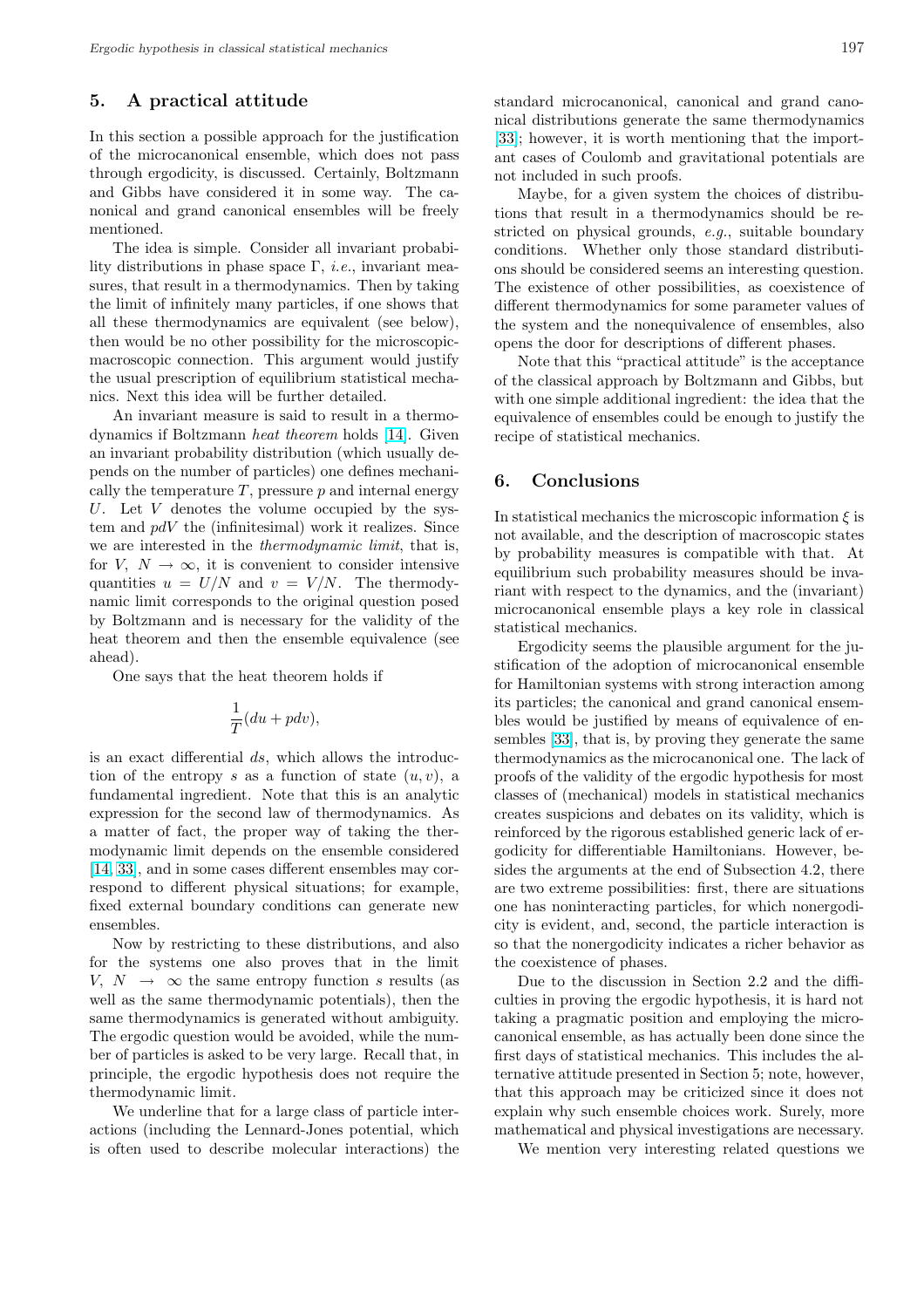have not dealt with: the problem of irreversibility; the evolution toward equilibrium and the arrow of time; Kinchin approach [18, 2] to the ergodic question; ergodicity and phase transitions of systems with an infinite number of degrees of freedom [19, 15]. Note that in order to discuss situations far from equilibrium one should go a step f[urther](#page-11-0) the ideas presented above, in particular for estimating the increase of entropy, and so on.

Finally, we mention a personal view expressed by G. Gallavotti; in his opinion, despite the lack of proper mathematical tools Boltzmann understood many points related to the ergodic hypothesis better than we do now.

## Acknowledgments

We thank the anonymous referee for valuable suggestions. C.R. de O. thanks the partial support by CNPq. T.W. thanks a scholarship by FAPESP.

# Appendix A short discussion on ergodic theory

The (mathematical) ergodic theory can be considered a branch of dynamical systems, particularly of those that preserve a measure. After a discussion of (Lebesgue) integration theory, some abstract results related to ergodicity are presented. It is expected that this collection of results and ideas could clarify many of the statements in the main body of this article. Details of the traditional subject of measure and integration can be found, for instance, in Refs. [6, 32], and of ergodic theory in Refs. [5, 14, 26, 27, 29, 42].

#### Measure and integration

Measure theory is a generalizat[ion](#page-11-0) [of](#page-12-0) the concept of length, area, etc[.,](#page-11-0) [as w](#page-11-0)[ell](#page-12-0) [as of proba](#page-12-0)bility and density. For example, in the case of the real line IR the natural length of an interval  $(a, b)$  is  $(b - a)$ , its so-called Lebesgue measure, and one tries to extend this notion to all subsets of IR (generalized lengths can also be considered, e.g.,  $(b^2 - a^2)$ , resulting in other measures). However, by using the Axiom of Choice it is possible to construct subsets of IR for which their Lebesgue measure depends on the way the set is decomposed. So, clearly such sets can not be considered with a welldefined length, and one says they are not measurable. A consequence of this remark is that each measure must be defined on a specific domain of measurable sets, called a  $\sigma$ -algebra; and the theory gets rather involved.

Definition 1 A  $\sigma$ -algebra in a set  $\Omega$  is a collection A of subsets of  $\Omega$  (and each element of A is called a measurable set) so that

1.  $\Omega$  and  $\emptyset$  belong to  $\mathcal{A}$ .

- 2. If  $A \in \mathcal{A}$  then  $\Omega \setminus A \in \mathcal{A}$ .
- 3. If  $A_1, A_2, A_3, \cdots$  are elements of A, then  $\cup_{j=1}^{\infty} A_j \in \mathcal{A}.$

The Borel  $\sigma$ -algebra  $\beta$  in a topological space is the smallest  $\sigma$ -algebra that contains all open sets; in this case each measurable set is also called a Borel set.

Definition 2 A (positive) measure  $\mu$  on a  $\sigma$ -algebra A is a function  $\mu : \mathcal{A} \to [0, \infty]$  (in some cases infinity is allowed) so that if  $A_1, A_2, A_3, \cdots$  are pairwise disjoint attowed) so that if  $A_1, A_2, A_3, \cdots$  are parriage<br>elements of A, then  $\mu(\bigcup_{j=1}^{\infty} A_j) = \sum_{j=1}^{\infty} \mu(A_j)$ .

From the definitions a series of properties of measures follows. For example:  $\mu(\emptyset) = 0$ ; if  $A_1, A_2$  are measurable sets with  $\mu(A_1) < \infty$  and  $A_2 \subset A_1$ , then  $\mu(A_1 \setminus A_2) = \mu(A_1) - \mu(A_2).$ 

A measure  $\mu$  is finite if  $\mu(\Omega) < \infty$  and  $\sigma$ -finite if  $\Omega = \bigcup_{j=1}^{\infty} A_j$  with  $\mu(A_j) < \infty$ ,  $\forall j$ . A measure  $\mu$  is a probability measure if  $\mu(\Omega) = 1$ . A Borel measure is one defined on the Borel sets. Here all considered measures are Borel and  $\sigma$ -finite.

In open subsets of  $\mathbb{R}^n$  and differentiable manifolds it is possible to introduce Lebesgue measure on the Borel sets by extending the notion of length, area, and so on, from the respective definitions on intervals, rectangles, etc. (Lebesgue measure is, in fact, a slight generalization of this construction, but this is not important here).

Sets of measure zero play a very important role in the theory, particularly in applications. If  $\mu(A)$  is interpreted as a probability of the occurrence of the events (points) of A, then if  $\mu(A) = 0$  with  $A \neq \emptyset$  there are events that are not expected to occur; it is related to the famous expression "possible but improbable events." A shorthand notation for a property that holds except on a set of  $\mu$  measure zero is  $\mu$ -a.e. (almost everywhere). As an illustration, consider a gas with  $10^{23}$  molecules in a box at certain temperature; a possibility is all molecules moving parallel to each other giving nonzero pressure to just two sides of the box; however, such particular situation is improbable and is not expected to be found in practice, so the whole set of such configurations must have zero measure.

With a measure  $\mu$  at hand it is possible to integrate certain positive functions  $f : \Omega \to [0, \infty)$  with respect to  $\mu$ ; for instance if  $f = \chi_A$  is the characteristic function of the measurable set A, that is,  $\chi_A(\omega) = 1$  if  $\omega \in A$ and zero otherwise, then one defines

$$
\int_{\Omega} f d\mu = \int_{\Omega} f(\omega) d\mu(\omega) := \mu(A),
$$

and extends it linearly, that is, for  $f = \sum_{j=1}^n a_j \chi_{A_j}$ ,  $a_j \in \mathbb{R}$ ,  $A_j$  measurable,  $1 \leq j \leq n$  (the so-called simple functions), then

$$
\int_{\Omega} f(\omega) d\mu(\omega) := \sum_{j=1}^{n} a_j \mu(A_j).
$$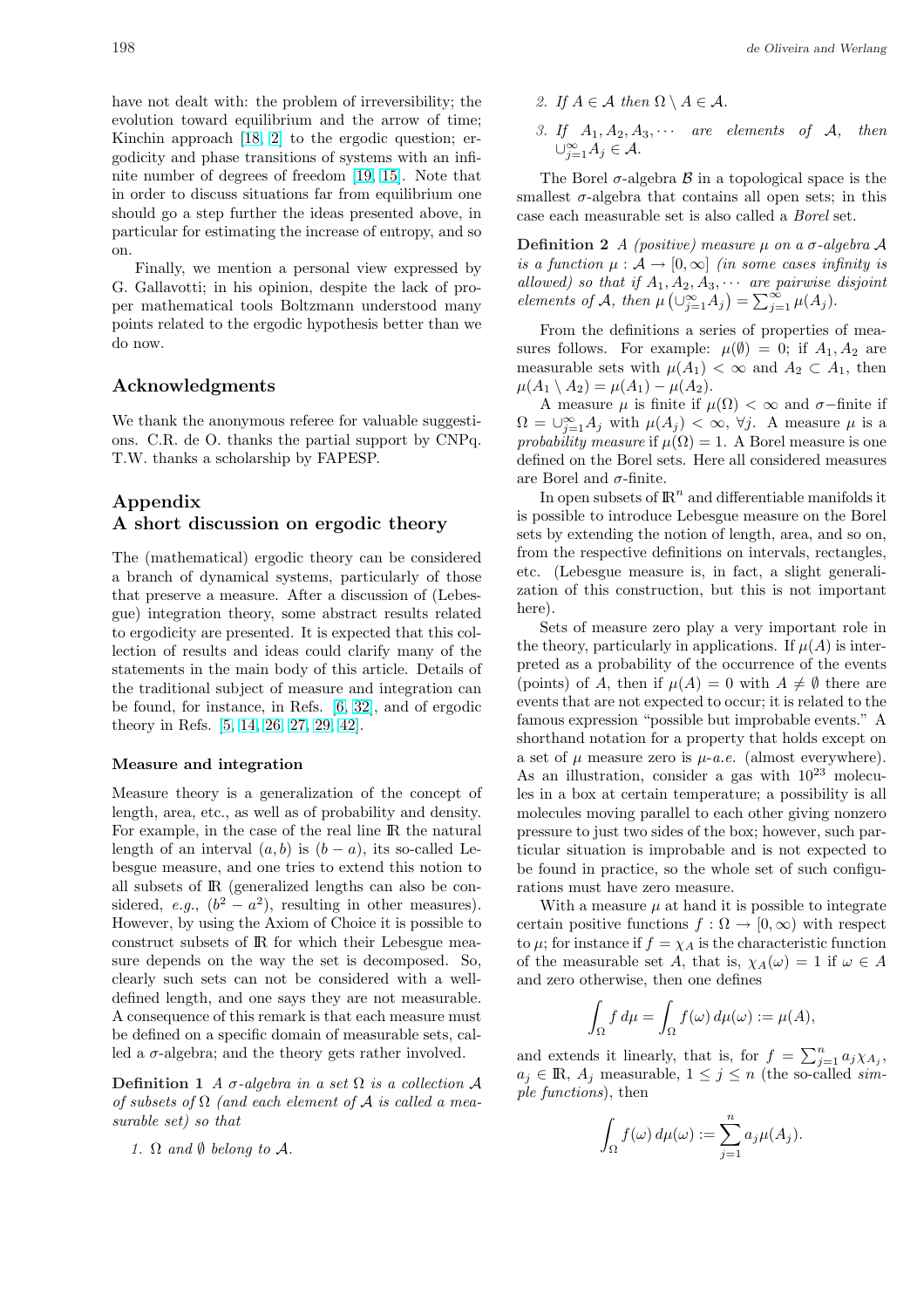<span id="page-10-0"></span>Functions  $f$  that can be approximated by simple functions  $f_n$  in a pointwise way are called *measurable func*tions, and their integrals are defined by the corresponding limit

$$
\int_{\Omega} f d\mu := \lim_{n \to \infty} \int_{\Omega} f_n d\mu.
$$

For not necessarily positive functions, consider its positive  $f_+(\omega) = \max\{0, f(\omega)\}\$ and negative  $f_-(\omega) = \max\{0, -f(\omega)\}\$ parts, so that  $f = f_+ - f_$ and define

$$
\int_{\Omega} f d\mu := \int_{\Omega} f_+ d\mu - \int_{\Omega} f_- d\mu.
$$

If both integrals in this difference is finite one says that f is integrable (or  $\mu$ -integrable if one wishes to specify the measure) and the space of such functions is denoted by  $L^1_\mu(\Omega)$  (sometimes complex-valued functions are allowed).

Fix a set  $\Omega$  and a  $\sigma$ -algebra A. Given two measures  $\mu, \nu$  on A, then  $\mu$  is absolutely continuous with respect to  $\nu$ , denoted by  $\mu \ll \nu$ , if  $\mu(A) = 0$  in case  $\nu(A) = 0$ .  $\mu$  and  $\nu$  are *equivalent* if  $\mu \ll \nu$  and  $\nu \ll \mu$ . An interesting way of generating a measure  $\mu$  from another given measure  $\nu$  is by means of *densities*  $d\mu(\omega) = \rho(\omega) d\nu(\omega)$ , that is

$$
\int_{\Omega} f d\mu = \int_{\Omega} f \rho d\nu,
$$

for some positive  $\nu$ -integrable function (the density)  $\rho : \Omega \to [0, \infty).$ 

Theorem 1 (Radon-Nikodym)  $\mu \ll \nu$  if, and only if, there exists a density  $\rho$  as above so that  $d\mu(\omega) = \rho(\omega) d\nu(\omega)$ .

Two measures  $\mu$  and  $\nu$  are mutually *singular* if there exist a measurable set A so that  $\mu(A) = 0 = \nu(\Omega \setminus A),$ which is denoted by  $\mu \perp \nu$ . Note that if  $\mu \perp \nu$ , then the concepts of  $\mu-a.e.$  and  $\nu-a.e.$  apply to really different situations!

#### Basic concepts of ergodic theory

Let  $\Omega$  be a compact metric space and  $\tau^t : \Omega \to \Omega$  be a flow, that is  $\tau^t$  is a continuous and invertible map for each  $t \in \mathbb{R}$  (identified with time),  $\tau^0 \omega = \omega$ ,  $\forall \omega \in \Omega$ ,  $\tau^{t+s} = \tau^t \tau^s$ ,  $\forall t, s \in \mathbb{R}$ . A Borel measure  $\mu$  is *invariant* for the flow  $\tau^t$  if  $\mu(\tau^t A) = \mu(A)$ ,  $\forall A \in \mathcal{B}$  and  $t \in \mathbb{R}$ . The existence of invariant measures in this case is assured by Krylov-Bogolioubov theorem.

**Proposition 1** The measure  $\mu$  is invariant under the flow  $\tau^t$  if, and only if, for all continuous function  $f : \Omega \to \mathbb{R}$  one has

$$
\int_X f(\tau^t(\omega)) d\mu(\omega) = \int_X f(\omega) d\mu(\omega), \quad \forall t.
$$

The presence of an invariant measure implies the existence of time averages

$$
\frac{1}{t} \int_0^t f(\tau^s \omega) \, ds, \quad \text{as} \quad t \to \infty,
$$

of certain functions  $f : \Omega \to \mathbb{R}$ . This is the main content of theorems usually denominated "ergodic theorems." Here two of such results will be stated, von Neumann Mean Ergodic Theorem and Birkhoff Pointwise Ergodic Theorem, both proved around 1931. The interested reader in a rather complete treatment of ergodic theorems and their variants are referred to Ref. [21].

Theorem 2 (von Neumann) Let  $f : \Omega \to \mathbb{R}$  be a function so that its square  $|f|^2$  is integrable and  $\mu$  and invariant measure for the flow  $\tau^t$ . Then there exists a [fun](#page-11-0)ction  $\tilde{f}: \Omega \to \mathbb{R}$  so that  $|\tilde{f}|^2$  is integrable and

$$
\lim_{t \to \infty} \int_{\Omega} \left| \frac{1}{t} \int_{0}^{t} f(\tau^{s} \omega) ds - \tilde{f}(\omega) \right|^{2} d\mu(\omega) = 0. \quad (15)
$$

Theorem 3 (Birkhoff) Let  $\mu$  be an invariant measure for the flow  $\tau^t$ . If  $f : \Omega \to \mathbb{R}$  is integrable, then

- $i f^*(\omega) := \lim_{t \to \infty} \frac{1}{t}$  $\int_0^t$  $\int_0^t f(\tau^s \omega) ds$  exists  $\mu$ -a.e. and the function  $f^*$  is also integrable.
- ii  $f^*(\tau^t\omega) = f^*(\omega)$   $\mu$ -a.e., that is,  $f^*$  is constant over orbits.
- iii  $\int_{\Omega} f^*(\omega) d\mu(\omega) = \int_{\Omega} f(\omega) d\mu(\omega)$ .

The proof of Theorem 2 is much simpler than the proof of Birkhoff theorem 3, but the former gives no information on the existence of time averages of individual initial conditions  $\omega$ , since an integral is present before the limit  $t \to \infty$ . Item is in Birkhoff theorem should be expected. Item *iii* says that "space average" of  $f$  coincides with time average of  $f^*$ , and an important particular case is when the latter is constant.

Definition 3 If for each integrable f the time average  $f^*$  is constant  $\mu-a.e.,$  then the pair  $(\tau^t, \mu)$  is called ergodic. Note that this implies

$$
f^*(\omega) = \int_{\Omega} f(\omega') d\mu(\omega'), \quad \mu - a.e.,
$$

that is, the equality of space and time averages.

If the flow  $\tau^t$  is fixed, it is also common to say that the invariant measure  $\mu$  is ergodic. Under the conditions of Krylov-Bogolioubov result mentioned above, it is possible to show that ergodic measures exist. It is worth considering  $f = \chi_B$  in case  $\mu$  is ergodic

$$
\chi_B^*(\omega) = \lim_{t \to \infty} \frac{1}{t} \int_0^t \chi_B(\tau^s \omega) \, ds = \mu(B), \quad \mu - a.e.,
$$

that is,  $\tau^t \omega$  visits each set B with frequency equal to the measure of B.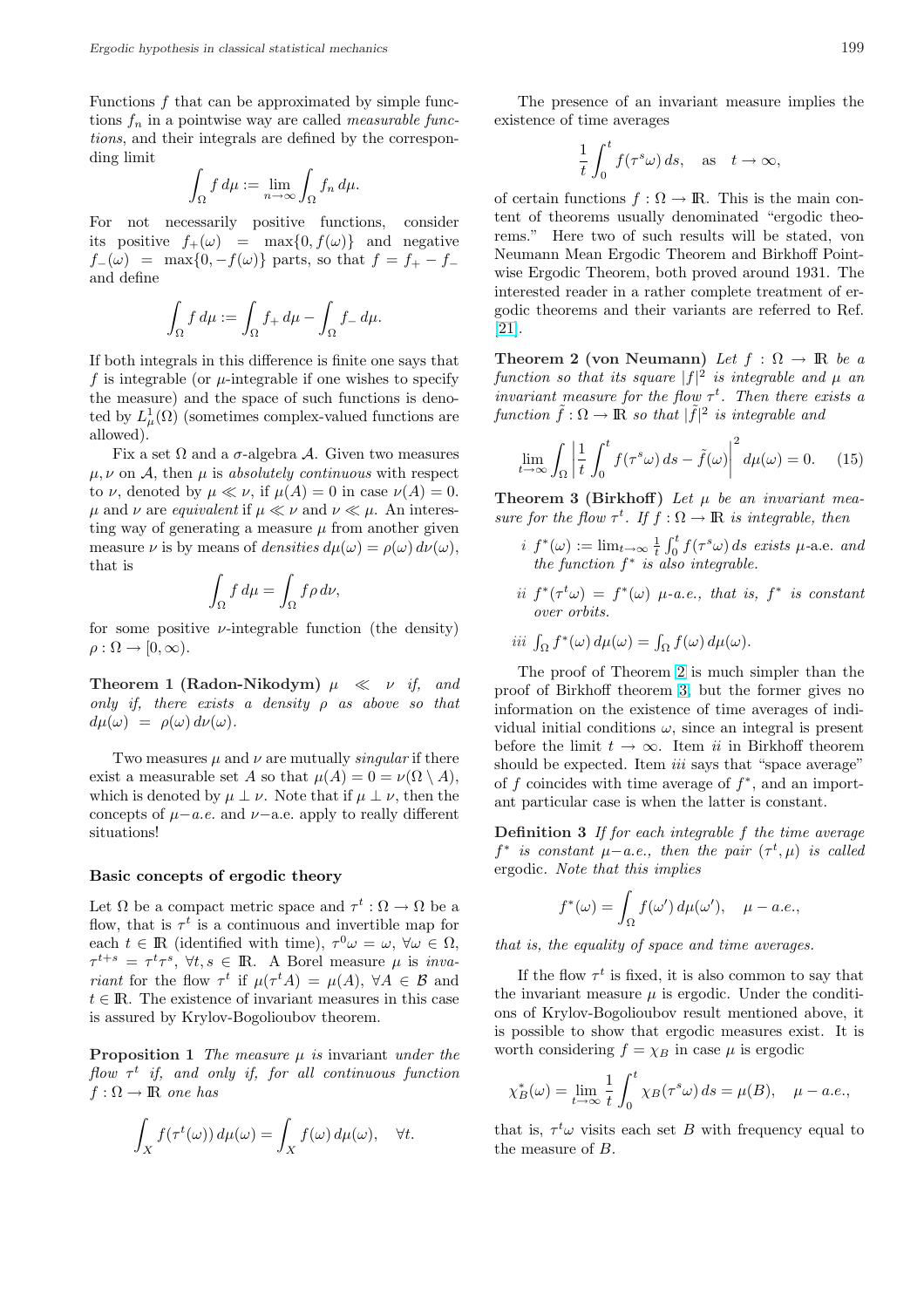<span id="page-11-0"></span>There is a number of characterizations of ergodicity, and we mention some of them ahead. A measurable set A is invariant if  $\tau^t(A) = A$  and  $\mu$ -invariant if  $\mu(\tau^t A \Delta A) = 0$ ,  $\forall t \in \mathbb{R}$  (recall that  $A \Delta B = (A \setminus B) \cup$  $(B \setminus A)$  is the symmetric difference between the sets A and  $B$ ), and a measurable function  $f$  is invariant if  $f \circ \tau^t = f \mu - a.e.$ ; for simplicity, in what follows invariant measures are supposed to be probability measures.

**Theorem 4** Let  $\mu$  be an invariant probability measure for  $\tau^t$ . The following assertions are equivalent:

- i)  $(\tau^t, \mu)$  is ergodic.
- ii) Every invariant measurable function is constant  $\mu-a.e.$
- iii) Every  $\mu$ -invariant set  $A \in \mathcal{A}$  has  $\mu$  measure 0 or 1.
- iv) Every invariant set  $A \in \mathcal{A}$  has  $\mu$  measure 0 or 1.

The condition in item  $iv$  of Theorem 4 is called indecomposability; sometimes this nomenclature is also used to the condition in item *iii*). Unfortunately none of the characterizations in this theorem is easy to verify for models in statistical mechanics; however, they have been checked for several dynamical systems in mathematics (see the cited books above).

It is important to realize that consequences of ergodicity depends on the invariant measure under consideration; for example, if  $\mu$  and  $\nu$  are ergodic (with respect to the same flow), for each function  $f$  Birkhoff theorem implies there are sets A, B, with  $\mu(A) = 1 = \nu(B)$ , so that time averages  $f^*(\omega)$  exist for any initial conso that time averages  $f'(\omega)$  exist for any initial condition  $\omega \in A$ , resulting in  $\int_{\Omega} f d\mu$ , as well as for any attion  $\omega \in A$ , resulting in  $\int_{\Omega} f d\mu$ , as well as for any  $\omega \in B$ , but now resulting in  $\int_{\Omega} f d\nu$ . Since in general  $\int_{\Omega} f d\mu \neq \int_{\Omega} f d\nu$ , different ergodic measures are related to different values of time averages and over different sets of initial conditions.

**Theorem 5** Let  $\nu \ll \mu$ . If  $\nu$  is invariant and  $\mu$  ergodic, then  $\nu = \mu$ .

**Theorem 6** Let  $\Omega$  be a compact metric space,  $\tau^t$  a continuous flow on  $\Omega$  and  $\mu$  an invariant probability measure. Then, for each integrable function  $f : \Omega \to \mathbb{R}$  one has the following decomposition

$$
\int_{\Omega} f d\mu = \int_{\Omega} \left( \int_{\Omega} f(y) d\nu_{\omega}(y) \right) d\mu(\omega),
$$

with  $\nu_{\omega}$  denoting ergodic measures (properly) associated to points  $\omega \in A \subset \Omega$  and  $\mu(A) = 1$  (note that  $f \in L^1_{\nu_\omega}(\Omega)$  for any  $\omega \in A$ ).

In case  $f = \chi_B$  is the characteristic function of the set B one gets

$$
\mu(B) = \int_{\Omega} \nu_{\omega}(B) d\mu(\omega),
$$

which clarifies that every invariant measure can be written in terms of ergodic measures. In case only two ergodic measures  $\mu_1, \mu_2$  are present, this decomposition reduces to convex combinations  $\lambda \mu_1 + (1 - \lambda) \mu_2$ , with  $0 \leq \lambda \leq 1$ . The ergodic measures are the building blocks of invariant measures.

## References

- [1] V.I. Arnold, Mathematical Methods of Classical Mechanics (Springer-Verlag, Nova Iorque, 1997).
- [2] R.W. Batterman, Philosophy of Science 65, 183 (1998).
- [3] J. Bricmont, Physicalia Magazine 17, 159 (1995).
- [4] Chaos **15**, 015101-015121. (2005).
- [5] I.P. Cornfeld, S.V. Fomin and Y.G. Sinai, Ergodic Theory (Springer-Verlag, Berlin, 1982).
- [6] A.A. de Castro Jr., Curso de Teoria da Medida (Projeto Euclides, IMPA, Rio de Janeiro, 2004).
- [7] C.R. de Oliveira, Rev. Bras. Ens. Fís.  $21, 22$  (1999).
- [8] R.L. Dobrushin, Atti Convegni Lincei 131, 227 (1997).
- [9] V. Donnay and C. Liverani, Comm. Math. Phys. 135, 267 (1991).
- [10] J. Earman and M. Rédei, Brit. J. Phil. Sci. 47, 63 (1996).
- [11] P. Ehrenfest and T. Ehrenfest, The Conceptual Foundations of the Statistical Approach in Mechanics (Dover, Nova Iorque, 1990).
- [12] I.E. Farquhar, Ergodic Theory in Statistical Mechanics (Interscience, Nova Iorque, 1964).
- [13] L. Galgani, A. Giorgili, A. Martinoli and S. Vanzini, Physica D 59, 334 (1992).
- [14] G. Gallavotti, Statistical Mechanics. A Short Treatise (Springer-Verlag, Berlin, 1999); J. Statist. Phys. 78, 1571 (1995).
- [15] H.-O. Georgii, Th. Rel. Fields 99, 171 (1994).
- [16] Y.M. Guttmann, The Concept of Probability in Statistical Physics (Cambridge University Press, Cambridge, 1999).
- [17] G. Keller, Equilibrium States in Ergodic Theory (Cambridge University Press, Cambridge, 1998).
- [18] A.I. Kinchin, *Mathematical Foundations of Statistical* Mechanics (Dover, Nova Iorque, 1949).
- [19] R. Kotecky, in Highlights of Mathematical Physics, edited by A. Fokas, J. Halliwell, T. Kibble and B. Zegarlinski. (Am. Math. Soc., Providence, 2002), p. 191-207.
- [20] N.S. Krylov, Works On the Foundations of Statistical Physics (Princeton University Press, Princeton, 1979).
- [21] U. Krengel, Ergodic Theorems (de Gruyter, Berlin, 1985).
- [22] J.L. Lebowitz, Physics Today 46, 32 (1993).
- [23] J.L. Lebowitz and O. Penrose, Physics Today 26, 23 (1973).
- [24] O. Lombardi, Critica: Revista Hispanoamericana de Filosofia 35, 3 (2003).